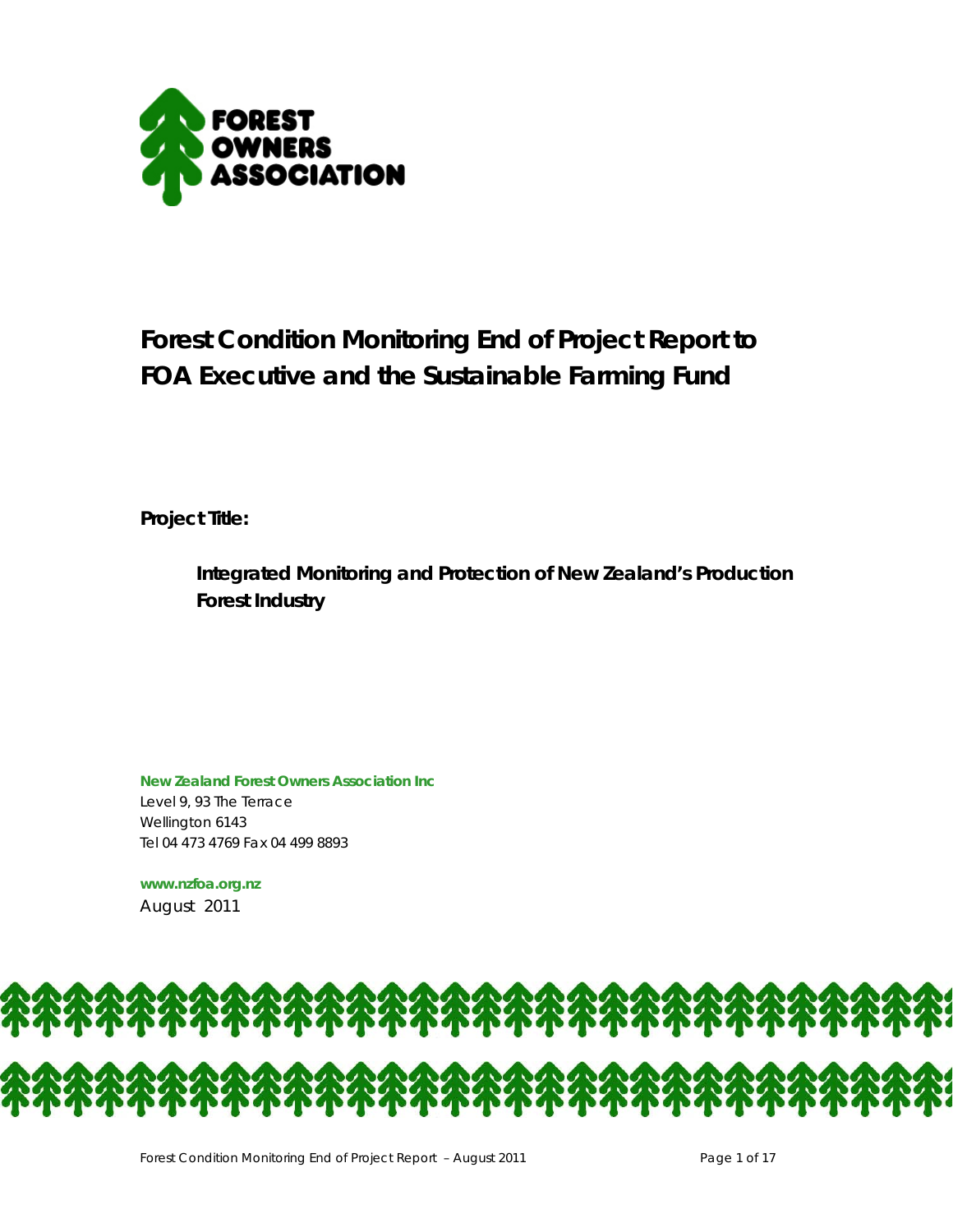# **TABLE OF CONTENTS**

| Appendix 1 - Forest Condition Monitoring Project Status Report 7 June 2011 |  |
|----------------------------------------------------------------------------|--|
|                                                                            |  |
|                                                                            |  |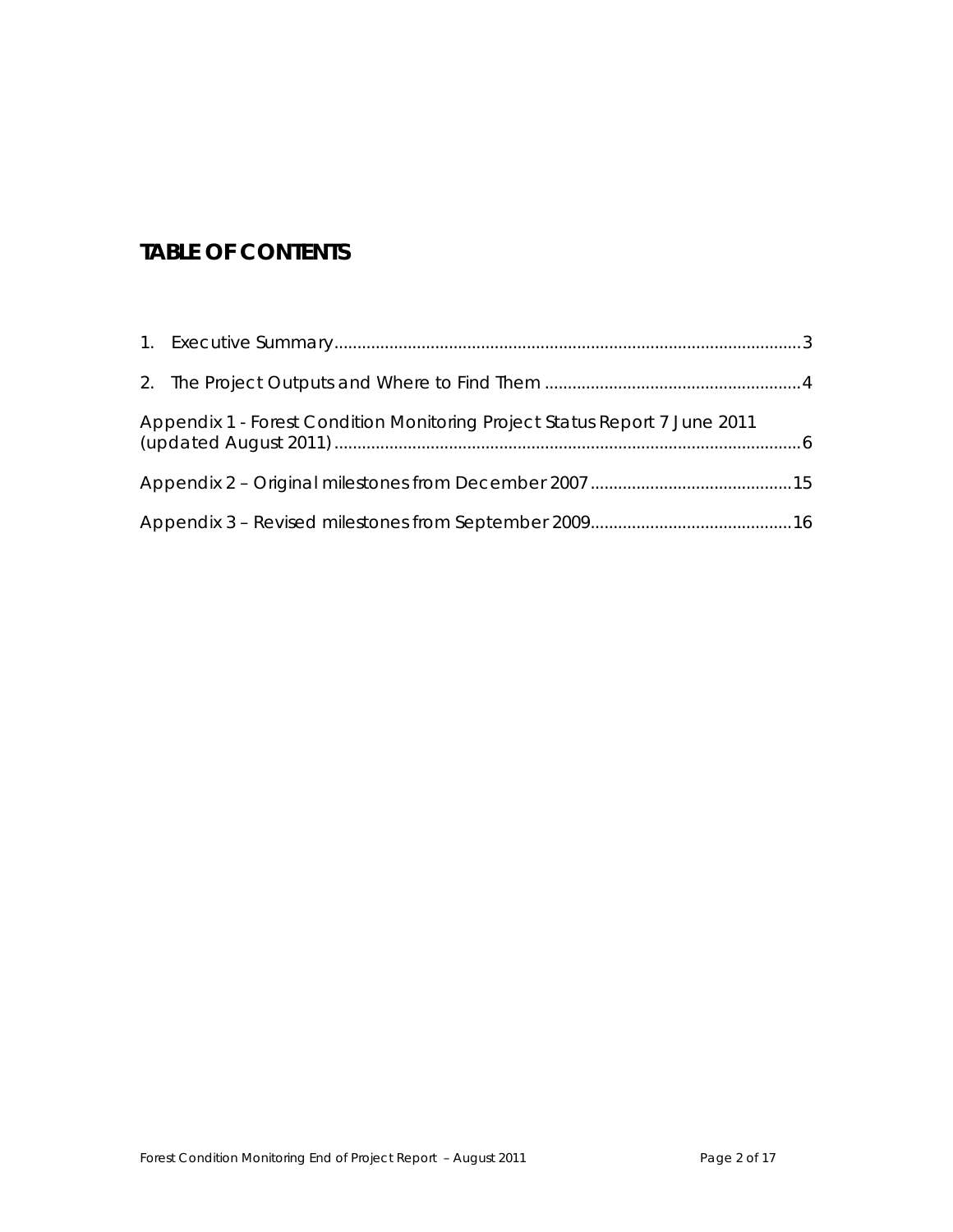# **1. Executive Summary**

Forest industry and Sustainable Farming Fund money has been invested over a threeyear period (ending June 2011) to develop a Forest Condition Monitoring system. At the end of the funding period we now have a system that is:

- a. plot based;
- b. reliant, (like other international approaches to the same issue), on a defined visual and ground based system for assessing crown condition as an indicator of crop health; and
- c. uses soil sampling to estimate soil parameters that can be influenced by forest management.

The project evaluated the application of remote sensing technology, specifically LiDAR, and determined that at present the technology is not developed to the point where it can adequately replace visual assessment. However, continued effort is underway (outside the original project funding) to further develop the application of remote sensing technology and put the Forest Condition Monitoring system into operation.

### **Project Objective**

The projects objective was to develop a Forest Condition Monitoring system to enable the forest industry and the Government to better report on the condition of our plantation forests.

A successfully operating Forest Condition Monitoring system would provide a much more defensible indicator of sustainability than what we have now and would demonstrate through trends if forests are becoming less healthy for whatever reason and thereby trigger remedial action.

#### **Project Achievements – relevant to Objectives**

A Forest Condition Monitoring system has now been developed but more work is needed to improve the cost-effectiveness. Current efforts are investigating remote sensing technologies.

The project has produced a number of valuable reports that will be made available on the FOA website and can serve as reference material to finalise an operational FCM.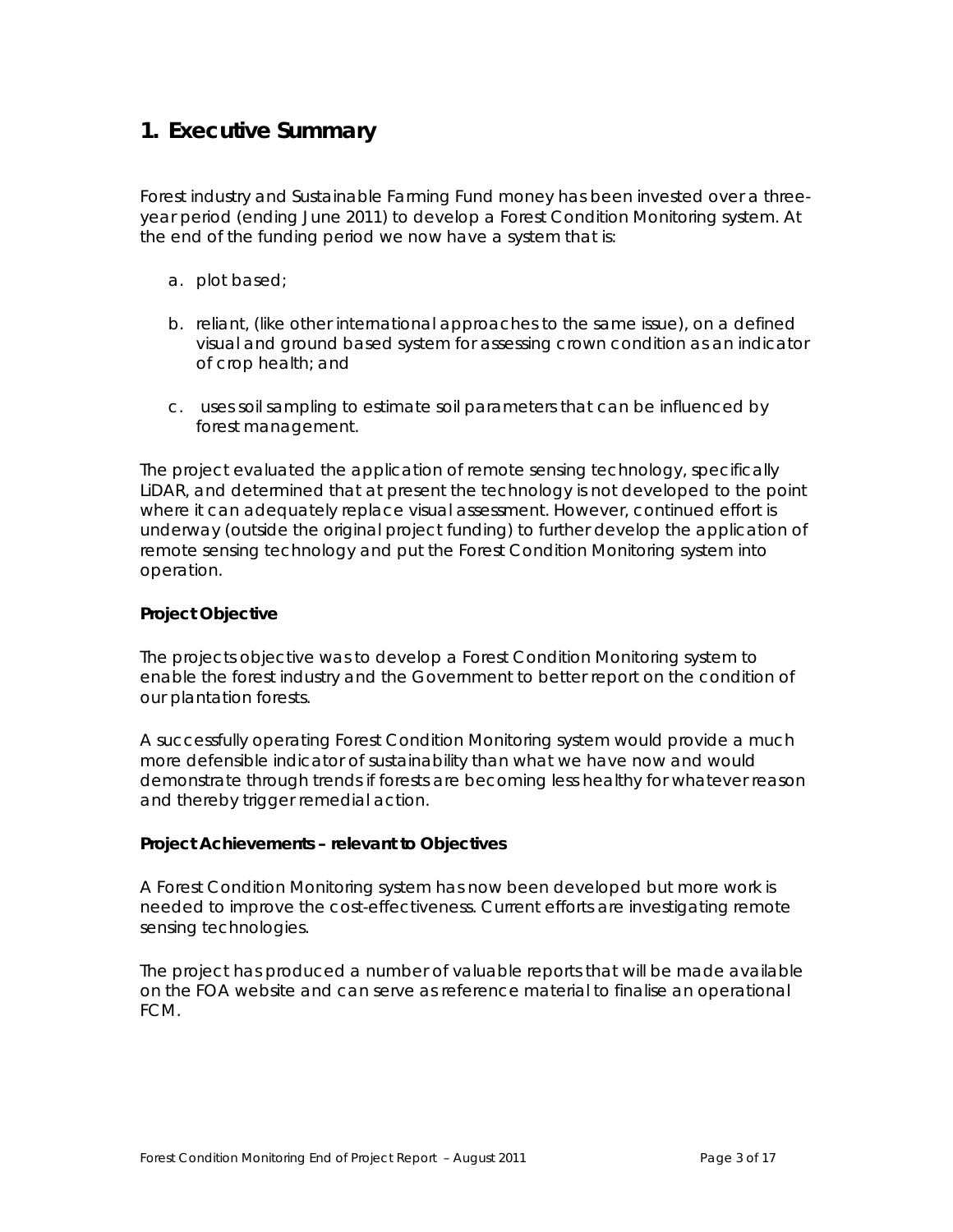## **Opportunities**

More than ever the forest industry requires a Forest Condition Monitoring system to track changes in forest condition. The opportunity is to revise the current system, based on new research and development results, and apply it on a regional or national basis.

There is also an opportunity to link the FCM system in with the government's requirement to report through the Montreal Process.

#### **Next steps**

Current effort by the FOA Forest Biosecurity Committee is to work with Future Forests Research (FFR) to further develop LiDAR and RapidEye remote sensing technologies to assess forest condition. In particular efforts are underway to determine if these technologies can be used to detect and monitor red needle cast disorder. Research is also assessing the usefulness of these technologies to apply to forest inventories and even monitor individual tree dimensions.

When remote sensing technologies are adequately developed they can then be combined with the knowledge that has been developed in the Forest Condition Monitoring project.

In the meantime the database that was developed as part of this project is being used to capture forest data that can be compared to data captured in subsequent years to determine changes in forest health.

# **2. The Project Outputs and Where to Find Them**

The project produced several reports and an integrated database that can be used now and in the future. The reports below are located on the FOA website (www.nzfoa.org.nz)

| MS# | Report                                                |
|-----|-------------------------------------------------------|
| 1   | Crown transparency criteria to estimate forest health |
| 1a  | Soil quality indicators                               |
| 2   | Relationship between LAI and LIDAR                    |
| 2a  | Transparency classes developed for manual             |
| 3   | FH assessments and relation with volume and LIDAR     |
| 4a  | FCM sampling strategy                                 |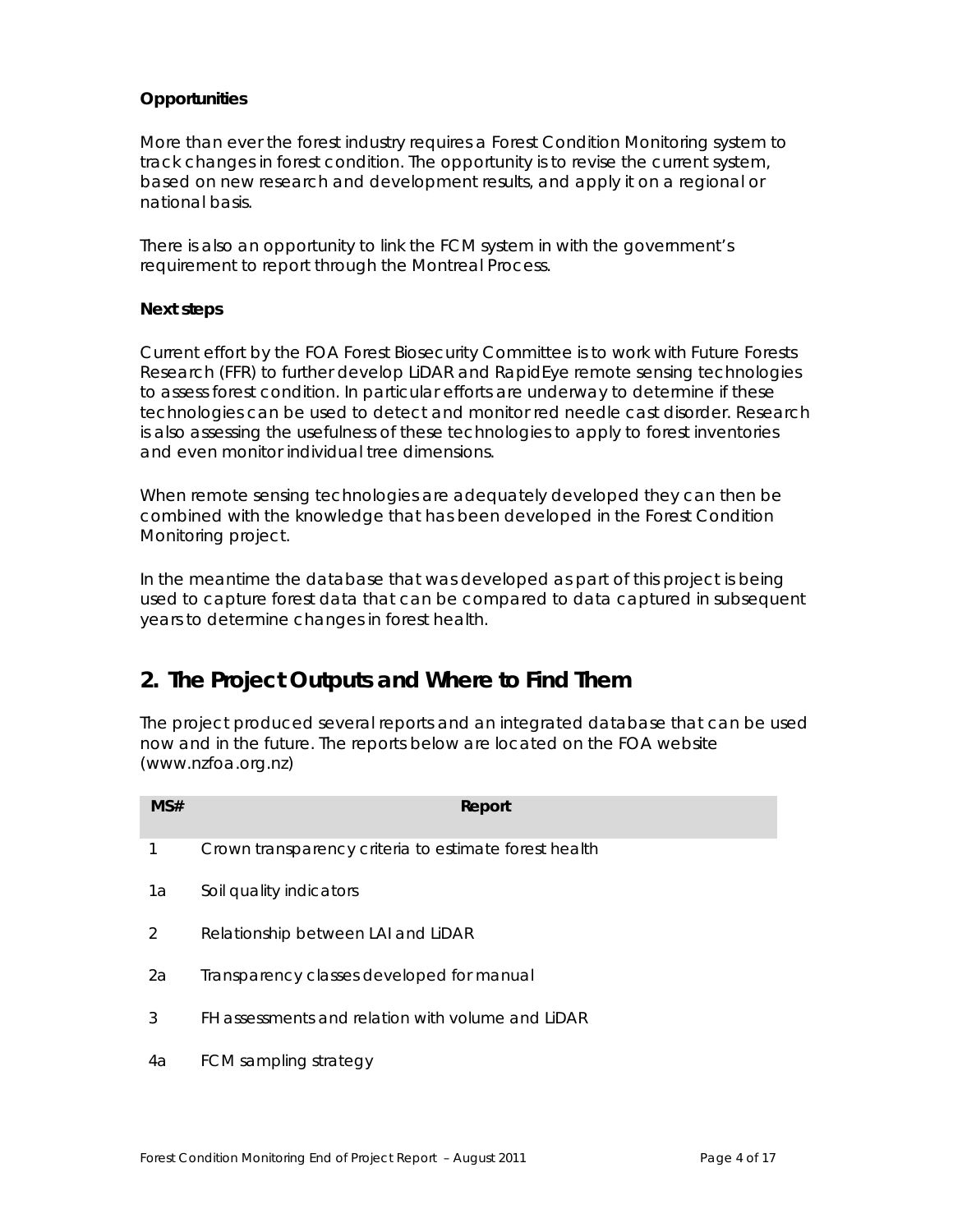- 4b Photos for FCM manual
- 4c FCM data collection manual
- 4d Training manual
- 5 LUCAS plot measurement summary report
- 6a Database
- 6b FCM manual
- 7 Task 1 Data analysis

Task 3 Variability

Task 5 Relationship between FCM measures and LiDAR

- 8 FCM Cost model
- 9 Final report (this one)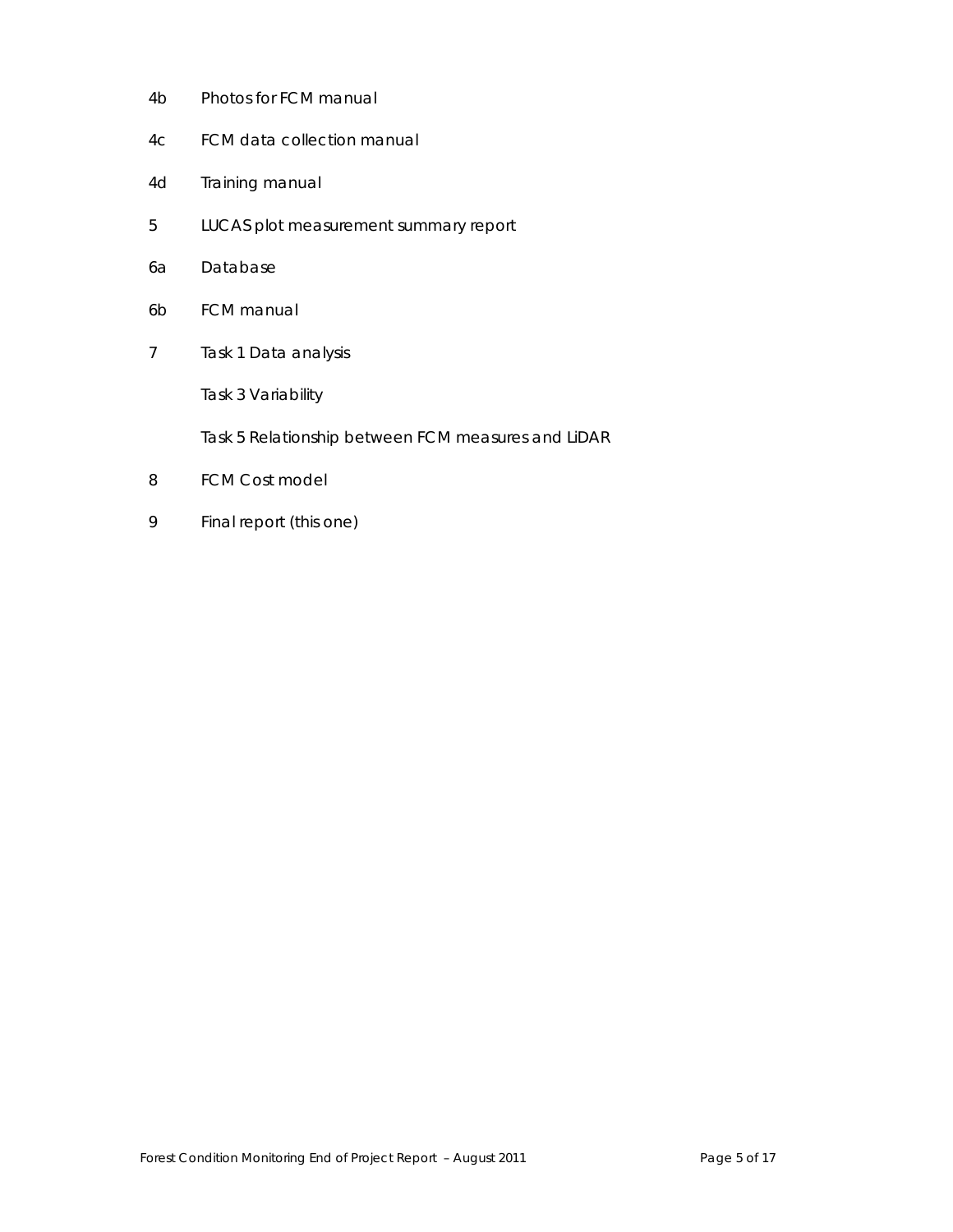# **Appendix 1 - Forest Condition Monitoring Project Status Report 7 June 2011 (updated August 2011)**

# **Project Title**

Integrated Monitoring and Protection of New Zealand's Production Forest Industry

# **Summary**

The current assessment of the Forest Condition Monitoring system is that we now have a system that is: a) plot based, b) reliant, (like other international approaches to the same issue), on a defined visual and ground based system for assessing crown condition as an indicator of crop health and c) uses soil sampling to estimate soil parameters that can be influenced by forest management.

Evaluation of the remote sensing technology considered to be the most appropriate to lower the cost of assessing canopy condition, (LiDAR), and as a means to reducing errors in assessment, indicated that this technology is not, as yet at least, developed to the point where it can adequately replace visual assessment.

Continued effort is underway to further develop the application of remote sensing technology and put the Forest Condition Monitoring system into operation.

#### **Background**

MAF's Sustainable Farming Fund approved the FOA Forest Condition Monitoring proposal to commence December 2007 as a two-year project.

The projects aim was to develop a Forest Condition Monitoring system to enable the forest industry and the Government to better report on the condition of our plantation forests.

A successfully operating Forest Condition Monitoring system would provide a much more defensible indicator of sustainability than what we have now and would demonstrate through trends if forests are becoming less healthy for whatever reason and thereby trigger remedial action.

The initial approach was to develop a system that would:

Integrate crown transparency monitoring (as an indicator of forest health and nutritional status) with the existing Permanent Sample Plot (PSP) system that monitors stand production.

Include Permanent Health Plots (PHPs) that could be used to assess the forest health status, including both tree and soil condition, and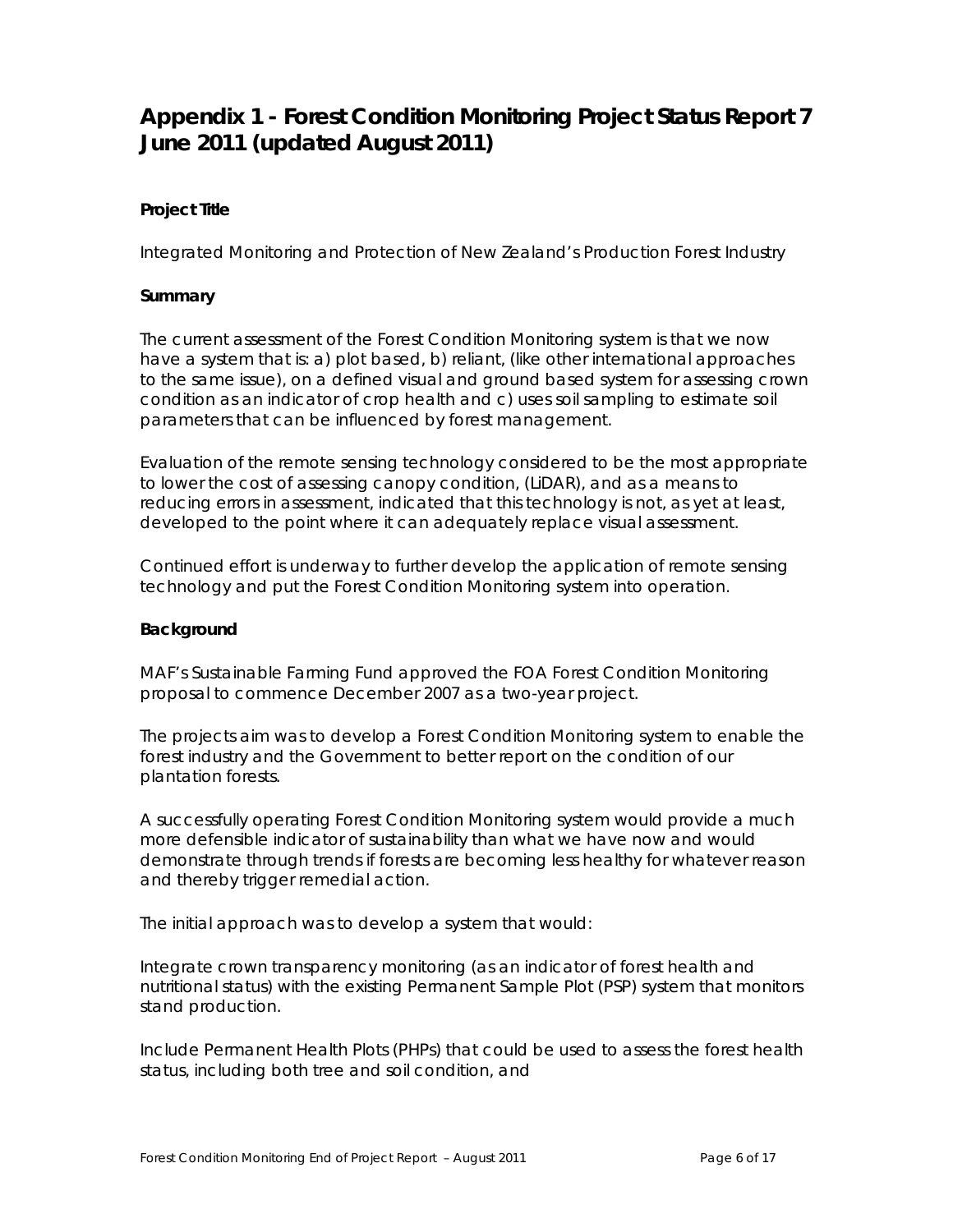Include organisational aspects that enable all forest owners to use the system to monitor and report on the condition of their plantation forests.

The budget for the project was approved at a total of \$410,625 cash – split \$260K to SFF and \$150K FOA; plus \$192K in-kind (which included \$80K in-kind from Scion for their crown transparency system).

#### **Progress**

The project kicked off in December 2007 and the first milestone was delivered in March 2008.

Scion had previous experience in using crown transparency as a measure of stand health, having adapted overseas methodology. They contributed intellectual property, in the form of their crown transparency methodology to the project. This was later modified and used by Interpine and it formed the basis of the groundbased system and was a component of the MS1 report.

| #              | Milestone description                           | <b>RP</b>       | Report                                                   | Date<br><b>Delivered</b> |
|----------------|-------------------------------------------------|-----------------|----------------------------------------------------------|--------------------------|
| 1              | Crown transparency<br>criteria                  | Scion           | Crown transparency criteria<br>to estimate forest health | Mar <sub>08</sub>        |
| 1a             | Soil criteria                                   | <b>DW</b>       | Soil quality indicators                                  | Feb08                    |
| $\overline{2}$ | Crown transparency<br>model                     | Scion           | Relationship between LAI and<br>LiDAR                    | Apr 08                   |
| 2a             | Photos - transparency<br>class                  | Scion           | Transparency classes<br>developed for manual             | June 09                  |
| 3              | PHP data correlation with<br>LIDAR              | Scion           | FH assessments and relation<br>with volume and LiDAR     | June 09                  |
| 4a             | Design ground-based FCM                         | IP              | FCM sampling strategy                                    | Mar 09                   |
| 4 <sub>b</sub> | Photo manual                                    | Scion           | Photos sent to Interpine                                 | Feb 09                   |
| 4 <sub>C</sub> | <b>FCM</b> manual                               | IP              | FCM data collection manual                               | Mar 10                   |
| 4d             | Training                                        | $IP +$<br>Scion | Training                                                 | June 10                  |
| 5              | Sample LUCAS pre-1990<br>plots as pilot project | IP              | LUCAS plot measurement<br>summary report                 | Oct 10                   |

The project consisted of the following milestones and reports: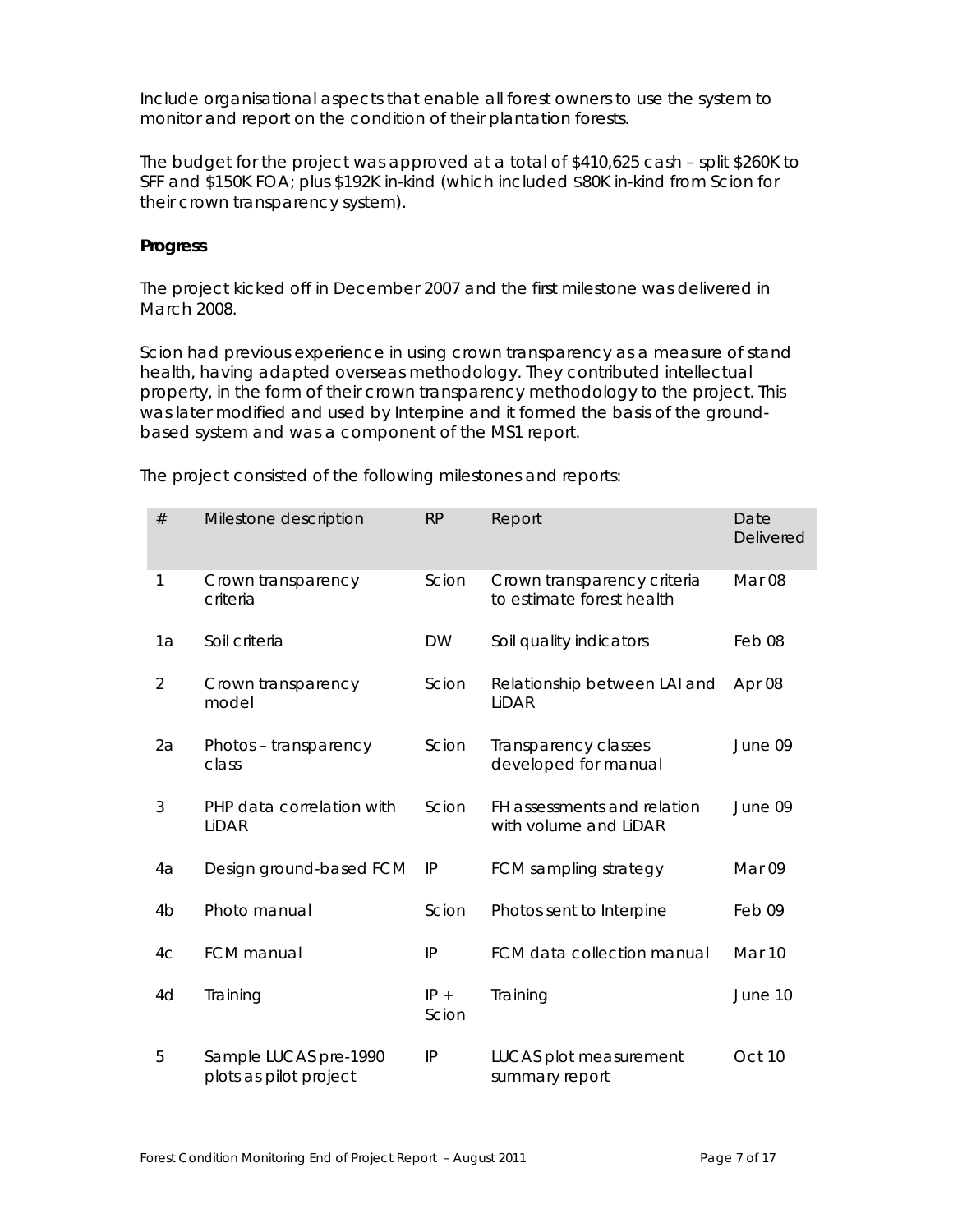| 6a | integration - incl Cent<br>Data<br>enhanced FHS database |    | enhanced<br>Database<br>data integrated                      | and Feb11 |
|----|----------------------------------------------------------|----|--------------------------------------------------------------|-----------|
| 6b | Update FCM manual                                        | IP | Task 2 Update manual                                         | May 11    |
| 7  | Organisational<br>requirements                           |    | Task 1 Data analysis                                         | May 11    |
|    |                                                          |    | Task 3 Variability                                           | Mar 11    |
|    |                                                          |    | Task 5 Relationship between<br><b>FCM measures and LiDAR</b> | Mar 11    |
| 8  | Implement system                                         | IP | Task 4 FCM Cost model                                        | Jan 11    |
| 9  | <b>Final Report</b>                                      |    |                                                              |           |

#### **Milestone 1 – Crown transparency criteria to estimate forest health**

The results from this project were promising and indicated that crown transparency was the key criteria to focus on for estimating forest condition.

#### *Objective*

*"The objective of this study is to review and discuss criteria used to estimate forest health condition, with particular reference to New Zealand conditions. Data on the precision and repeatability of assessments of key tree health attributes will be presented.* 

#### *Key Results*

*Crown transparency is the single most important tree health attribute. Assessing the entire crown and the top 50% of the crown will reduce error significantly. Assessments should be carried out annually and as close to the same time of year as is logistically possible – although the need for annual assessment was not completely justified. Other attributes such as stem visibility, crown depth, shoot dieback, Dothistroma needle blight and Cyclaneusma needle-cast, are able to be quickly and reasonably accurately assessed and should be included in whatever system is ultimately developed.* 

#### *Application of Results*

*This review will contribute to the development of a forest condition monitoring system in New Zealand.*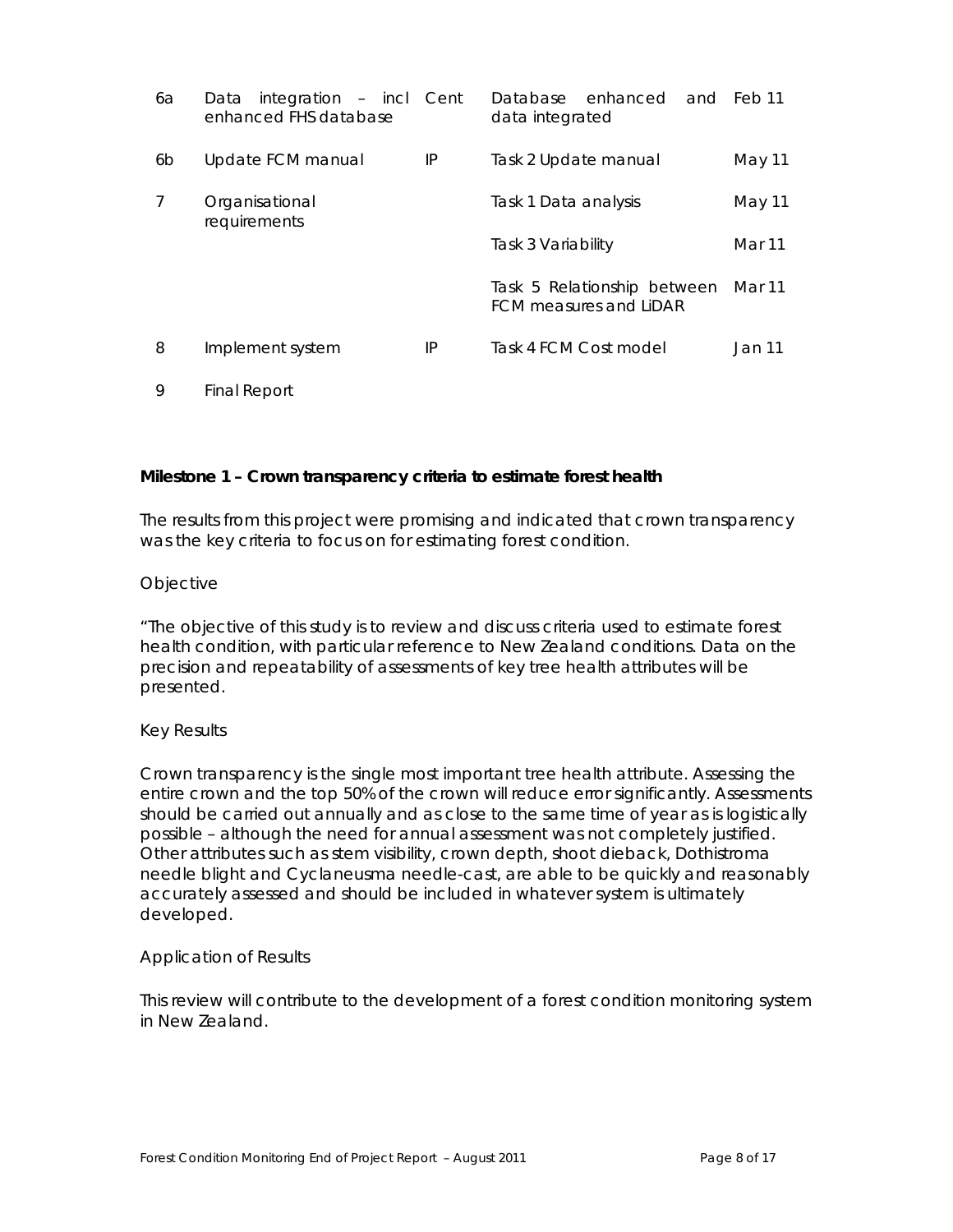# *CONCLUSIONS*

*Crown transparency is the single most important tree health attribute. Assessing the entire crown and the top 50% of the crown will reduce error significantly. Assessments should be carried out annually and as close to the same time of year as is logistically possible. Other attributes such as stem visibility, crown depth, shoot dieback, Dothistroma needle blight and Cyclaneusma needle-cast, are able to be quickly and reasonably accurately assessed and should be included in whatever system is ultimately developed."* 

### **Other Early Milestones – and Extension to Project**

Milestone 3 was delivered in June 09, nine months behind schedule, necessitating a request to MAF/SFF to revise the timeline. The results from Milestone 3 also indicated that LiDAR would not be as useful as hoped and as previously indicated in Milestone 2. This meant that the project needed to re-focus away from relying heavily on remote sensing to a ground-based approach. Milestones were redrafted accordingly and a new timeline developed.

A ground-based system was designed in Milestone 4 by Interpine, basically using Scion's system but taking a fresh approach. Scion staff were consulted for input to the design. The result was the FCM Manual (MS 4c), which was used to train staff to sample LUCAS plots as a pilot project (MS 5).

The FH Database (MS6a) was enhanced and modified to accommodate condition monitoring. Scion agreed to host the database in return for access to the data for research purposes.

The Manual was updated (MS 6b) based on the experiences gained in measuring the LUCAS plots (MS5).

# **Crunch Time!**

As a consequence of the pilot trial measuring the LUCAS plots (MS5) there was adequate data to develop a reasonable cost model (MS 8 – Task 4) to see if it would be likely that the costs would be reasonable. See summary below.

There was also now enough data to determine how reliable the results of groundbased assessment were, and because of new LiDAR data (from LUCAS) a further analysis of the relationship between FCM measures and LiDAR could be made. This led to MS 7 and Tasks 1, 3, and 5.

#### **MS8 – Task 4 – Cost Model**

As shown in the table below, the cost of measuring the LUCAS plots for FCM only is very expensive at \$198K, whereas the additional cost of measuring FCM to the LUCAS measurement programme would only be in the order of \$43K. Note – the costs are based on assessing 106 plots, which was the number of plots identified as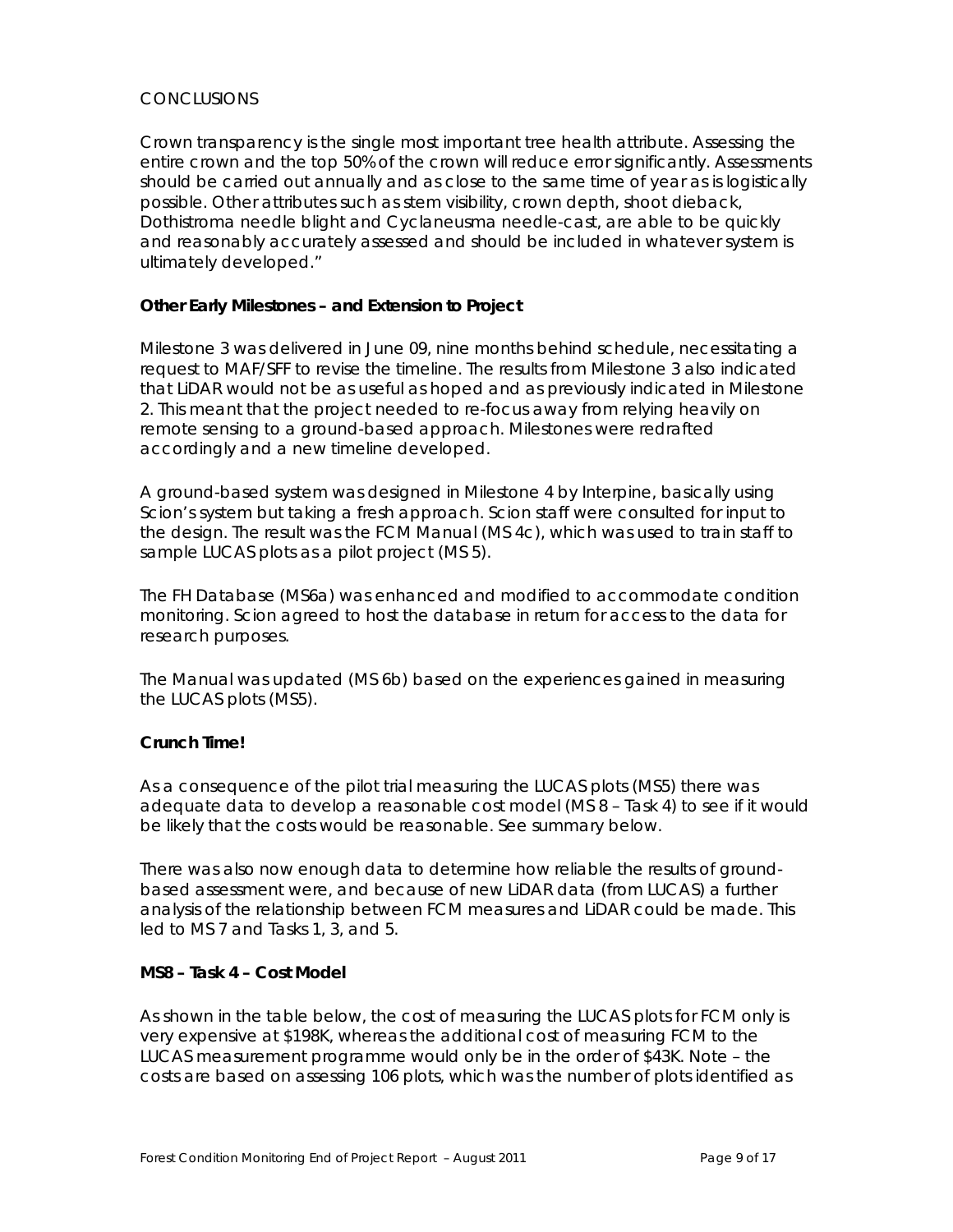being required to identify average canopy condition nationally within the desired level of precision.

| <b>COST SUMMARY</b>             | <b>No FCM</b> | <b>FCM and Inventory</b> | <b>FCM Only</b> |
|---------------------------------|---------------|--------------------------|-----------------|
| <b>Plot Rate</b>                | 1.7           | 1.6                      | 1.7             |
| <b>Plot Measurement Costs</b>   | \$50,400.00   | \$53,600.00              | \$50,400.00     |
| <b>Disbursement Costs</b>       | \$77,276.00   | \$80,684.00              | \$77,276.00     |
| <b>Re-measurement Costs</b>     | \$-           | \$20,142.60              | \$19,151.40     |
| <b>Audit Costs</b>              | \$12,767.60   | \$13,428.40              | \$-             |
| <b>Project Management Costs</b> | \$14,044.36   | \$16,785.50              | \$14,682.74     |
| <b>FCM Calibration Costs</b>    | Ś-            | \$12,900.00              | \$12,900.00     |
| <b>Data Management Costs</b>    | \$23,400.00   | \$23,400.00              | \$23,400.00     |
| <b>TOTAL</b>                    | \$177,887.96  | \$220,940.50             | \$197,810.14    |

Interpine assessed the potential costs of measuring the existing 16km by 8km nationwide LUCAS grid. The results are provided below:

Interpine determined that the biggest influence on plot measurement costs is attributable to the time it takes to travel between plots. When these times are short (e.g. 15 mins), the addition of FCM variable measurement can reduce plot rates by up to 35%. If they are large (e.g. 3 hours), the addition of FCM variable measurement can reduce daily plots rates by approximately 11%.

The costs for plot measurements are higher than those originally calculated by Scion. From 16 Feb 2011 Steering Committee meeting – "Interpine found it was taking a lot longer to measure FCM variables than Lindsay published in his report. But LB didn't measure defoliation. Assumption was that it was LB's enthusiasm and experience that made him faster."

The general conclusion from the cost model report is that provided inventories are being made the cost of the additional FCM measurements is reasonable, however, the main concern is that the results from FCM might not be all that useful at this stage. Read on.

# **MS7 – Task 1 – Analysis Report**

This document provides a presentation and interpretation of the data collected in 2010. Specific reference is given to identifying geographical patterns, rather than temporal patterns in the data, as no time series data is available yet.

#### **Discussion**

#### Key Findings

*P 26 - "The defoliation assessment data collected in 2010 indicates that only 4.3% of trees were damaged (defoliation score of more the 25%) with the remainder showing no or only slight defoliation."*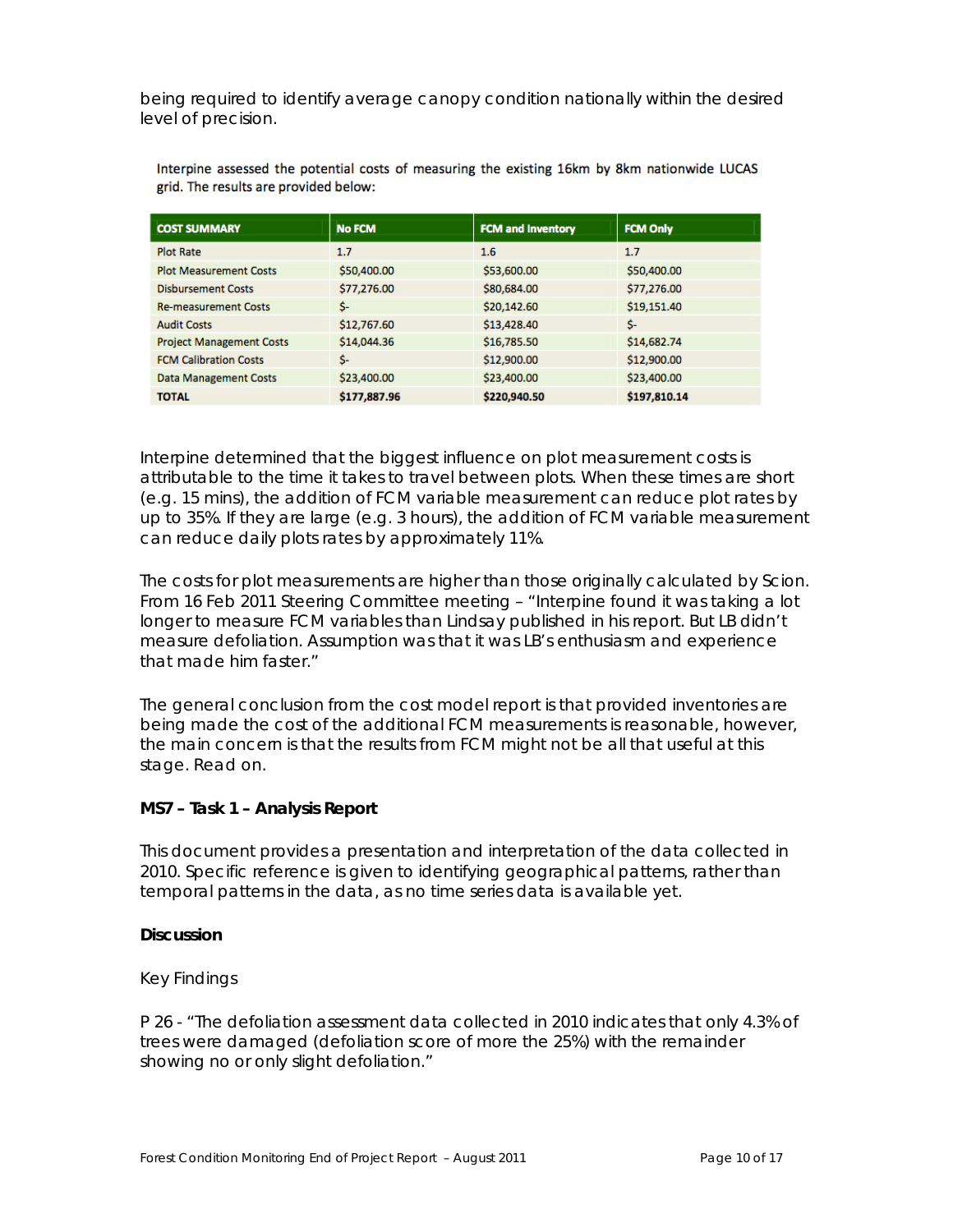*"Plots with higher defoliation scores were focused in central Northland whereas plots in the Central North Island showed little evidence of defoliation."* 

*"All trees exhibited some degree of transparency and both the Crown Transparency of the entire crown and the upper crown were found to be strongly correlated with tree age with the entire crown exhibiting the stronger correlation. This finding*  indicates that upper crown transparency may be a more reliable crown condition *indicator than entire crown transparency."* 

*"An analysis of the geographical spread of CT scores shows that trees in the Auckland and Southland areas tended to be the least transparent for both the entire crown and the upper crown measures."* 

# **Section 5.1.2 Adjusting for Age Effect**

*"It has been identified that several crown condition indicators, notably crown transparency, are strongly correlated with tree age. This means that if the age structure of the national resource changes then there will be a change in crown condition despite the fact that there is no change in tree condition. This is highly problematic for forest condition monitoring schemes as it may provide an inaccurate impression of forest condition change. Section 4.9 details a methodology which can be used to mitigate the effect of age using a function which includes the regression coefficients which describe the relationship between crown condition and tree age."* 

If only the top half of the crown is assessed for transparency then the effect of age diminishes, however, assessment of the top half only would fail to assess Dothistroma (and other) impacts.

# **MS7 – Task 3 – Variability Report**

# *Abstract*

*"Interpine were commissioned to carry out an experimental field trial with the aim of understanding the sources of variability in visual assessment of crown condition indicators by Interpine's field teams. 755 tree assessments were made across 18 plots by three operators following an experimental design aimed to control sources of variability wherever possible. Analysis of the results showed that significant between operator variability remained in the dataset which suggests that significantly more effort and funding is required for training and calibration of field teams. A comparison of the sources of variation for the key crown indicators when assessed*  from a common or unique assessment position was carried out which suggested that *the assessment position was important for the transparency indicators. A graphical and statistical analysis of the additional crown indicators is also provided."* 

# *Objectives*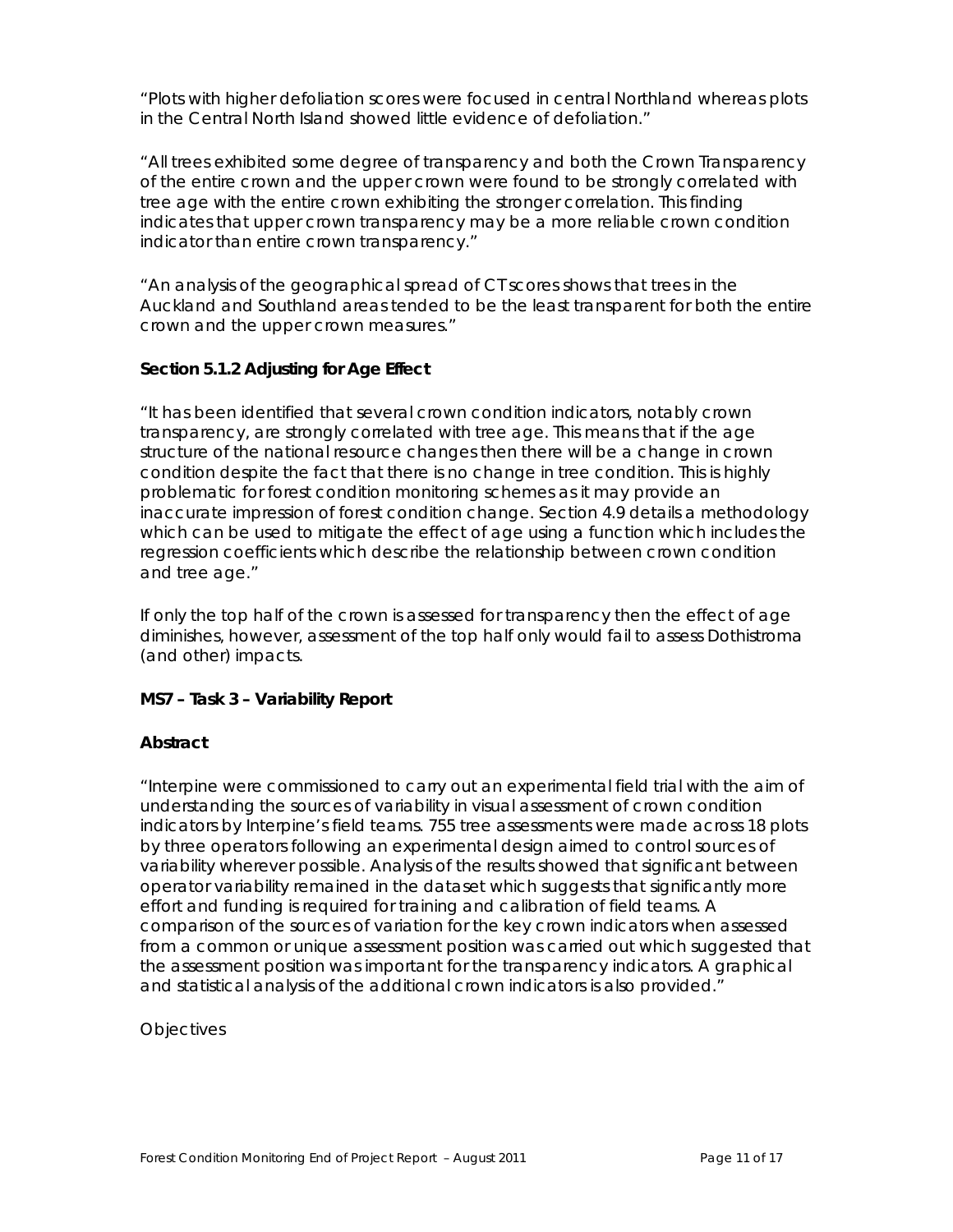*"The objective of this study was to quantify the sources of variation in the visual assessment of crown condition as undertaken by trained assessors from the 2010 survey. The between operator variability was of particular importance.* 

### *Key results*

*A field experiment was designed where experienced operators carried out assessment on plots in Kaingaroa Forest which were part of the 2010 FCM survey. The results were analysed through the development of a mixed effect model, which partitioned the variation in the data set. The model output indicated that the between operator variation remains significant for both transparency measures and for defoliation. This suggests that significant effort must be spent on training and quality assurance in future measurement periods to reduce the between operator variability. The defoliation indicator was found to be more variable than the measures of crown transparency assessed, this indicates that defoliation is more difficult to assess consistently and that the communication of effective assessment of defoliation is a difficult process. Both transparency measures were less variable but the model indicated these indicators are highly correlated with tree age and this must be taken into account when interpreting the FCM dataset. The results of the model analysis also indicated that assessment of crown condition from a known position reduces between operator variability.* 

### *Application of Results*

*The results of this research mean that we have an understanding of the nature of the variability which exists in the assessment of crown condition and we can utilise this in the interpretation of data with relation to changes in forest condition. The between operator variability provides a measure of the consistency of assessment between individuals and through training and documentation we should endeavour to reduce this where possible. Continuation of similar projects in the future will facilitate monitoring of the between operator differences in the crown condition assessments."* 

# **MS7 – Task 5 – Relationship between FCM measures and LiDAR**

*"The objectives of this study were to summarise the crown condition assessment data collected during the 2010 FCM survey and to process and extract metrics from the LiDAR dataset which was obtained for FCM plots. Once this data was collated the aim of this project was to investigate relationships between crown condition and LiDAR metrics and attempt to build predictive models for crown condition base on LiDAR data.* 

# *Key Findings*

*LiDAR point clouds for the study plots were successfully isolated and used to generate metrics for use in the modeling work in this study. Good relationships were found between crown condition indicators and LiDAR metrics and predictive models were produced. The transparency of the entire crown indicator was notably successful with a model produced, which accounted for more 77% of the variation in the crown condition indicator. The relationships with the transparency of the upper*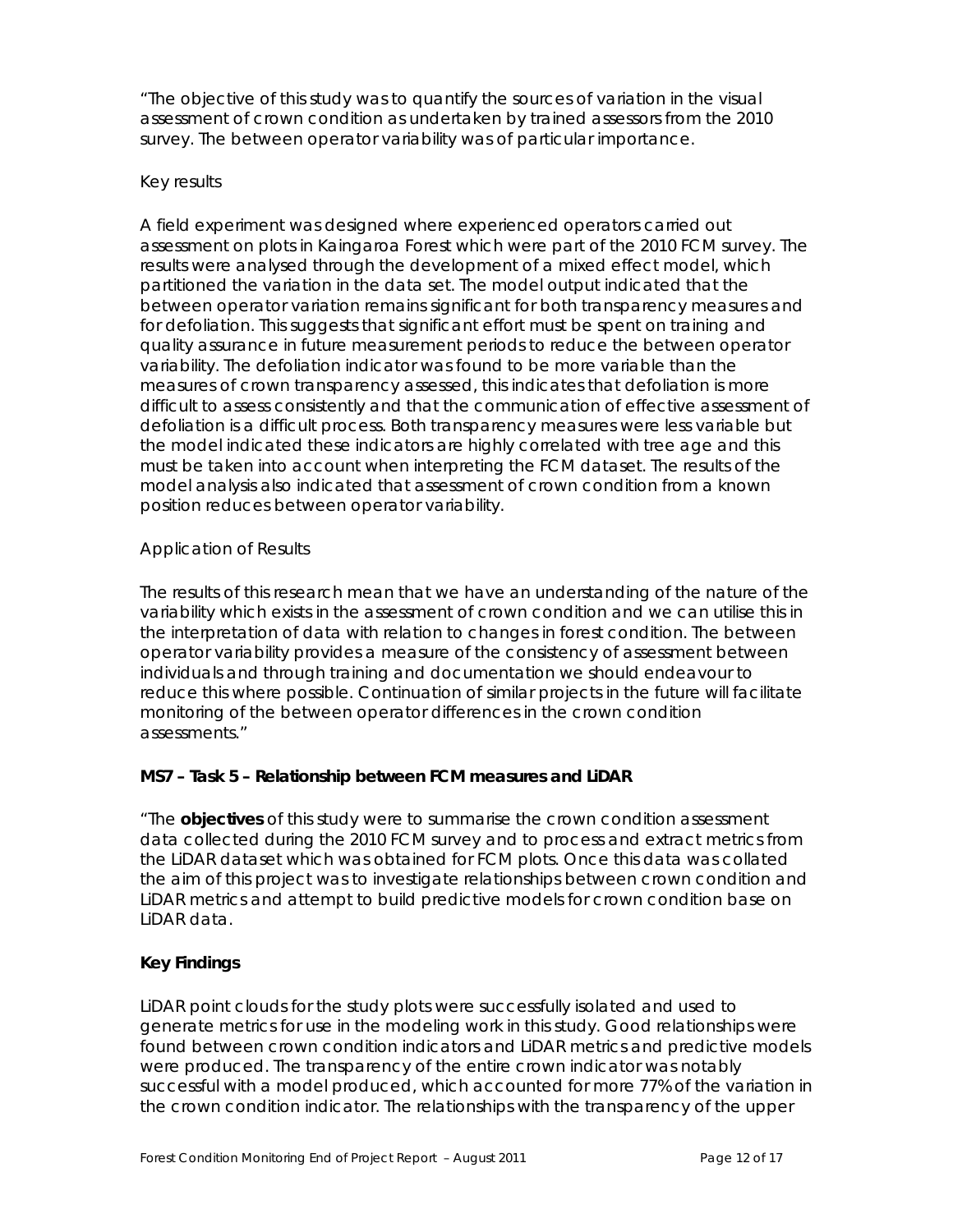*crown and needle retention indicators were weaker but still very promising, but no strong relationship was found between LiDAR metrics and defoliation. A pilot study for the segregation of the LiDAR point cloud associated with individual trees based on tree locations has been produced and is promise but requires validation.* 

## *Application*

*The predictive models for crown condition mean that crown condition indicators can be predicted using LiDAR metrics for radiata pine forests in New Zealand established before 1990. This means that it is likely that the number of plots measurements required to monitor forest condition can be reduced. With further validation it is also possible that the model can be used for the prediction of crown condition at a regional or estate level.* 

#### *Further work*

*Interpine recommends that the following projects will provide significant benefits in relation to this topic:* 

- *Further validation of the predictive models and investigation of alternative model types.*
- *Investigation of the effect of incorporating remote sensing upon the sampling design required to monitor forest condition nationally.*
- *Development of a methodology to validate the predictive models for use at a regional or estate level. Further study into the pilot study approach to isolation of the point cloud associated with individual trees presented in this paper.*
- *Investigation of the capability of alternate remote sensing technologies for predicting crown condition."*

# **Current Status of the Project**

Currently (as of June 2011) we have the following situation:

- 1. A Forest Condition Monitoring system that has been field tested and shown to be capable at providing crown transparency and defoliation data for radiata pine forests across New Zealand, and which can be linked, or not linked, to the LUCAS carbon measurement plots. However,
- 2. The data is reasonably expensive to obtain, especially if not linked to the LUCAS plot measurement. Costs can be reduced by reducing the frequency of assessment and also by tying the system in with the government's frequency of reporting under the Montreal Process (five yearly – or split the FCM programme into five annual installments). There is also an issue of reliability – primarily because of the considerable variability that can occur between operators, but also because the current system does not appear to accurately depict the true state of forest condition throughout NZ. These problems can be reduced by more training and quality control, and by assessing individual trees from the same position.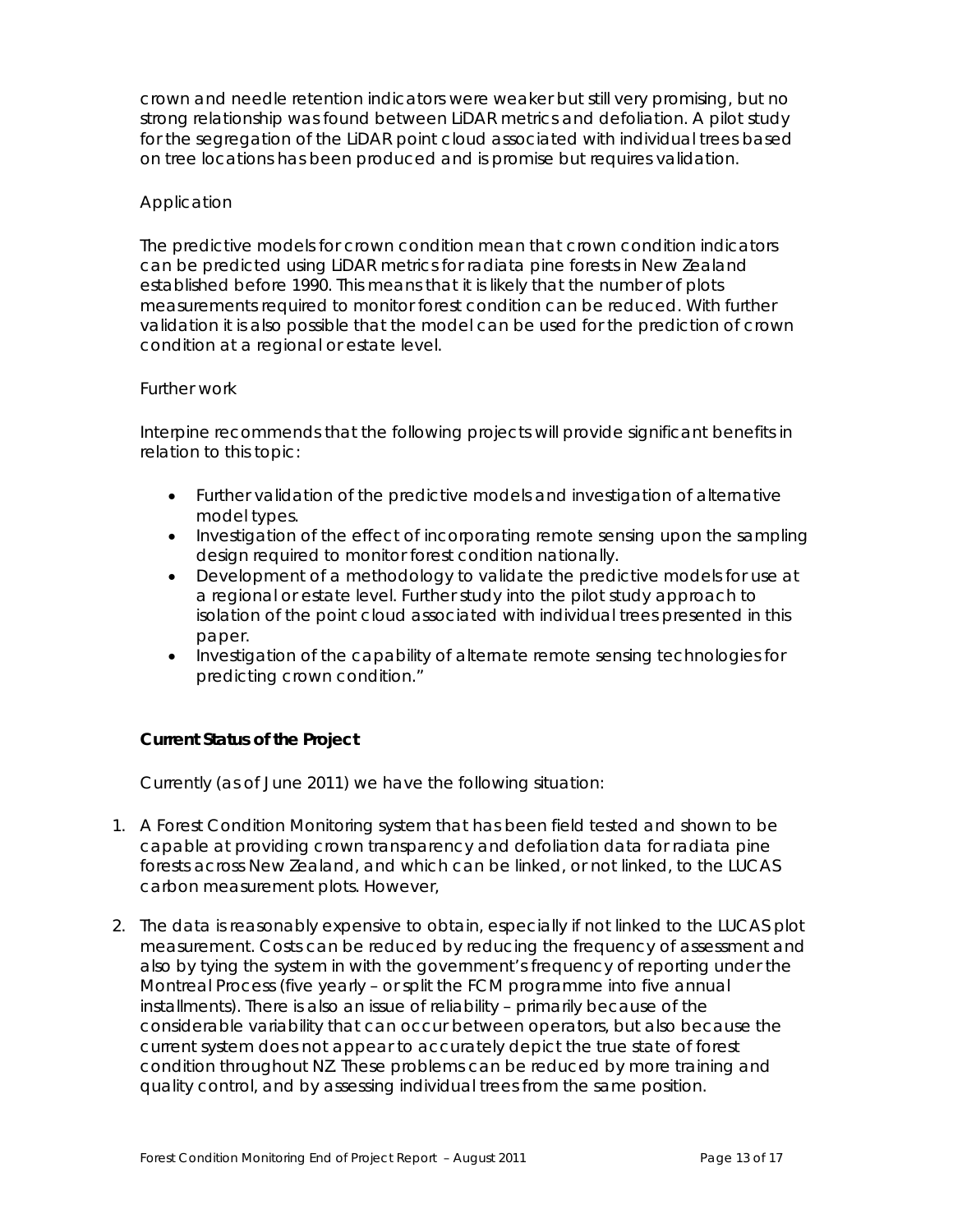- 3. Remote sensing technology, and in particular LiDAR, appear to be useful for assessing crown condition but further work is required in this area. A main issue with LiDAR was its inability to accurately measure defoliation – a key variable. It was thought by the Steering Committee that others should fund developments in remote sensing and that we should stay aware of developments for possible application to FCM.
- 4. Once remote sensing technology is developed to a point that it can reliably monitor forest condition then we have a ground-based system that can be used to verify results (or vice versa).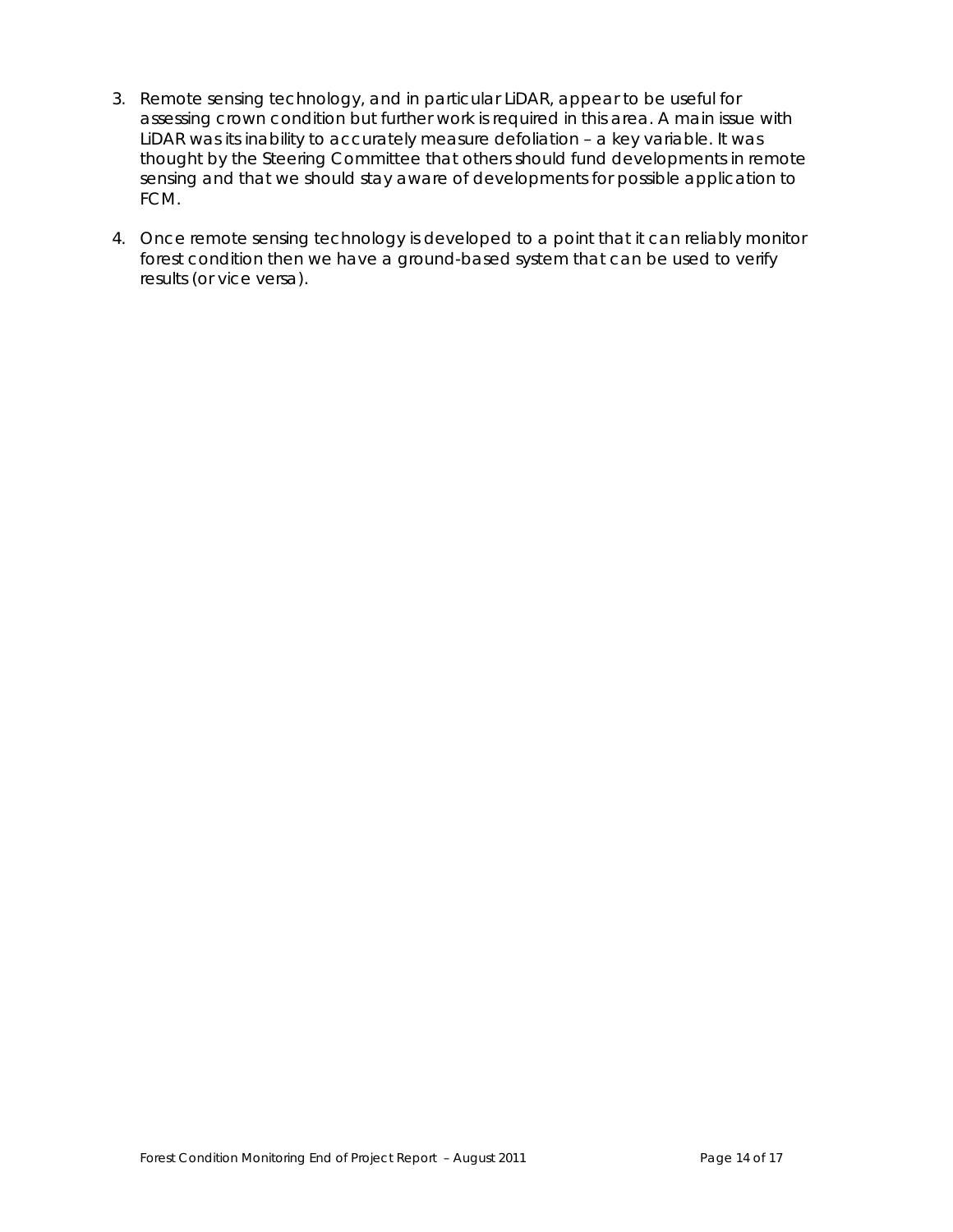# **Appendix 2 – Original milestones from December 2007**

| 12. Milestones (estimated costs ex GST) |                                                                                                                                                                                                                                                             |                     |                   |       |  |  |
|-----------------------------------------|-------------------------------------------------------------------------------------------------------------------------------------------------------------------------------------------------------------------------------------------------------------|---------------------|-------------------|-------|--|--|
| No.                                     | <b>Description</b> [List the major activities and outcomes of the                                                                                                                                                                                           |                     | Est. Cost (\$000) |       |  |  |
|                                         | project.]                                                                                                                                                                                                                                                   | Date<br>(mm/<br>yy) | <b>SFF</b>        | Total |  |  |
| $\mathbf{1}$                            | Develop crown transparency assessment criteria for PSPs and<br>LUCAS and link with PSP measures of productivity. Report.<br>Investigate soil and biodiversity sampling protocols and<br>produce report recommending best option.                            | 03/08               | 15                | 30    |  |  |
| 2                                       | Investigate existing data to consider genetic and<br>geoclimatic variations in crown transparency required to<br>establish benchmarks for assessment. Produce crown<br>transparency/productivity model to be used in condition<br>monitoring system.        | 06/08               | 20                | 40    |  |  |
| 3                                       | Carry out PHP data collection synchronised to allow for<br>correlation against LIDAR data in central north island plots.<br>Report on success of correlation.                                                                                               | 09/08               | 25                | 50    |  |  |
| $\overline{4}$                          | Modifiy methodologies as required and document. Develop<br>training manuals to achieve synergies in integration of PHPs,<br>PSPs and LUCAS (ground based and LIDAR). Produce<br>manuals - (1) methodology (2) training                                      | 12/08               | 37.5              | 75    |  |  |
| 5                                       | Determine data integration requirements. Produce report.                                                                                                                                                                                                    | 3/09                | 17.5              | 35    |  |  |
| 6                                       | Refine crown transparency/productivity model. New model<br>and report.                                                                                                                                                                                      | 4/09                | 10                | 20    |  |  |
| $\overline{7}$                          | Put in place the organisational, contractual, operational,<br>auditing and reporting requirements to ensure the<br>effectiveness and longevity of the system for forest<br>management and monitoring. Produce necessary manuals,<br>reports, and contracts. | 6/09                | 15                | 30    |  |  |
| 8                                       | The third and final year would be implementation of the<br>integrated system and any residual monitoring requirements.<br>Report on success.                                                                                                                | 11/09               | 15                | 30    |  |  |
| X                                       | Final Report that documents all components of the project.                                                                                                                                                                                                  | 06/10               | 5                 | 10    |  |  |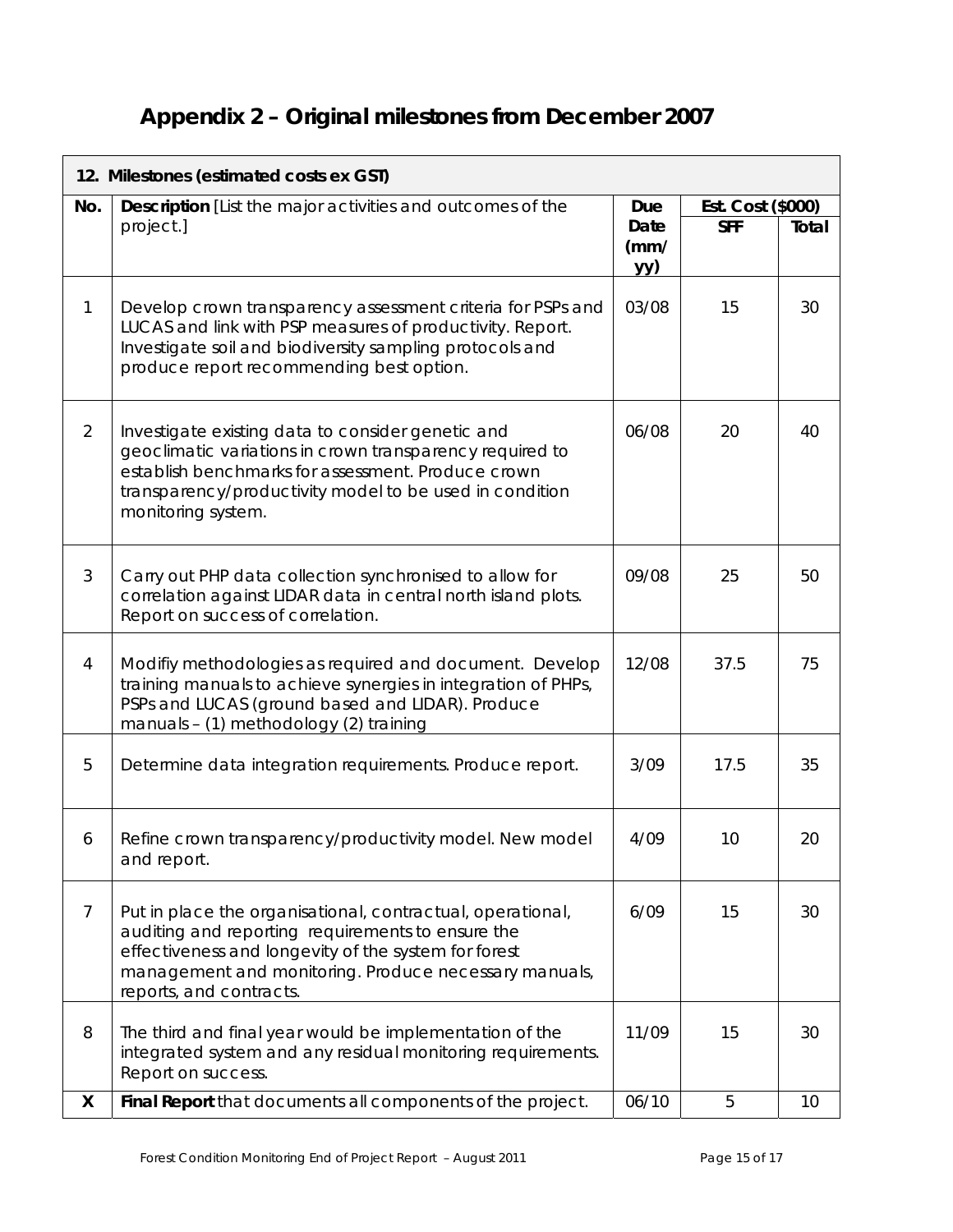# **Appendix 3 – Revised milestones from September 2009**

| #              | <b>Milestone</b>                                                                                                                                                                                                                                                                                                                                                                                                                                                                                                                                                                                                                                                                                                                                                                                                                                                                                                                                                                           | <b>Due</b> | <b>SFF</b> | Total |
|----------------|--------------------------------------------------------------------------------------------------------------------------------------------------------------------------------------------------------------------------------------------------------------------------------------------------------------------------------------------------------------------------------------------------------------------------------------------------------------------------------------------------------------------------------------------------------------------------------------------------------------------------------------------------------------------------------------------------------------------------------------------------------------------------------------------------------------------------------------------------------------------------------------------------------------------------------------------------------------------------------------------|------------|------------|-------|
| 4a             | Design ground-based FCM. Link to LUCAS ground-based<br>system. Allow for future links with LIDAR. Design as a 3 Level<br>system with Level 1 - LUCAS plots; Level 2 - additional PSPs;<br>Level 3 - optional soil sampling and other components.<br>Design specs RFP needs to include frequency of sampling and<br>number of plots with information on the number of plots<br>required to achieve more than one level of confidence. The<br>specs RFP will also include evaluating the use of the 200 LUCAS<br>plots to be measured in 2010 and the potential use of PHPs<br>(i.e., not based on PSPs). It is anticipated that Level 1 plots will<br>provide some national assessment but Level 2/3 will be<br>required to get regional/forest assessment.<br>Design needs to include geo-location capture using high-<br>grad GPS.<br>Ensure there is some estimate of annual operating cost in<br>design.<br>Expectation is that data collection is electronic and feeds to<br>database. | 12/09      | 21.37      | 33.75 |
| 4 <sub>b</sub> | Produce crown transparency photo set (manual) for assessing<br>forest condition                                                                                                                                                                                                                                                                                                                                                                                                                                                                                                                                                                                                                                                                                                                                                                                                                                                                                                            | 9/09       | 8.91       | 14.06 |
| 4c             | Produce FCM manual. Test manual and data capture<br>software                                                                                                                                                                                                                                                                                                                                                                                                                                                                                                                                                                                                                                                                                                                                                                                                                                                                                                                               | 3/10       | 14.25      | 22.50 |
| 4d             | Training                                                                                                                                                                                                                                                                                                                                                                                                                                                                                                                                                                                                                                                                                                                                                                                                                                                                                                                                                                                   | 6/10       | 7.12       | 11.25 |
| 5              | Sample LUCAS 200 pre-1990 plots as pilot project - including<br>training. This will be done in conjunction with the LUCAS<br>programme and the data collected will be described in<br>Milestone 4a.                                                                                                                                                                                                                                                                                                                                                                                                                                                                                                                                                                                                                                                                                                                                                                                        | 8/10       | 14.25      | 22.50 |
| 6a             | Determine data integration requirements to interpret results -<br>including enhanced FHS database; Level 1 - 3 plots; PSP data<br>with transparency data etc. and tying this all into a database.<br>Basically develop database. This needs to link with LUCAS<br>database but does not likely need to store duplicate data.                                                                                                                                                                                                                                                                                                                                                                                                                                                                                                                                                                                                                                                               | 9/10       | 28.50      | 45.00 |